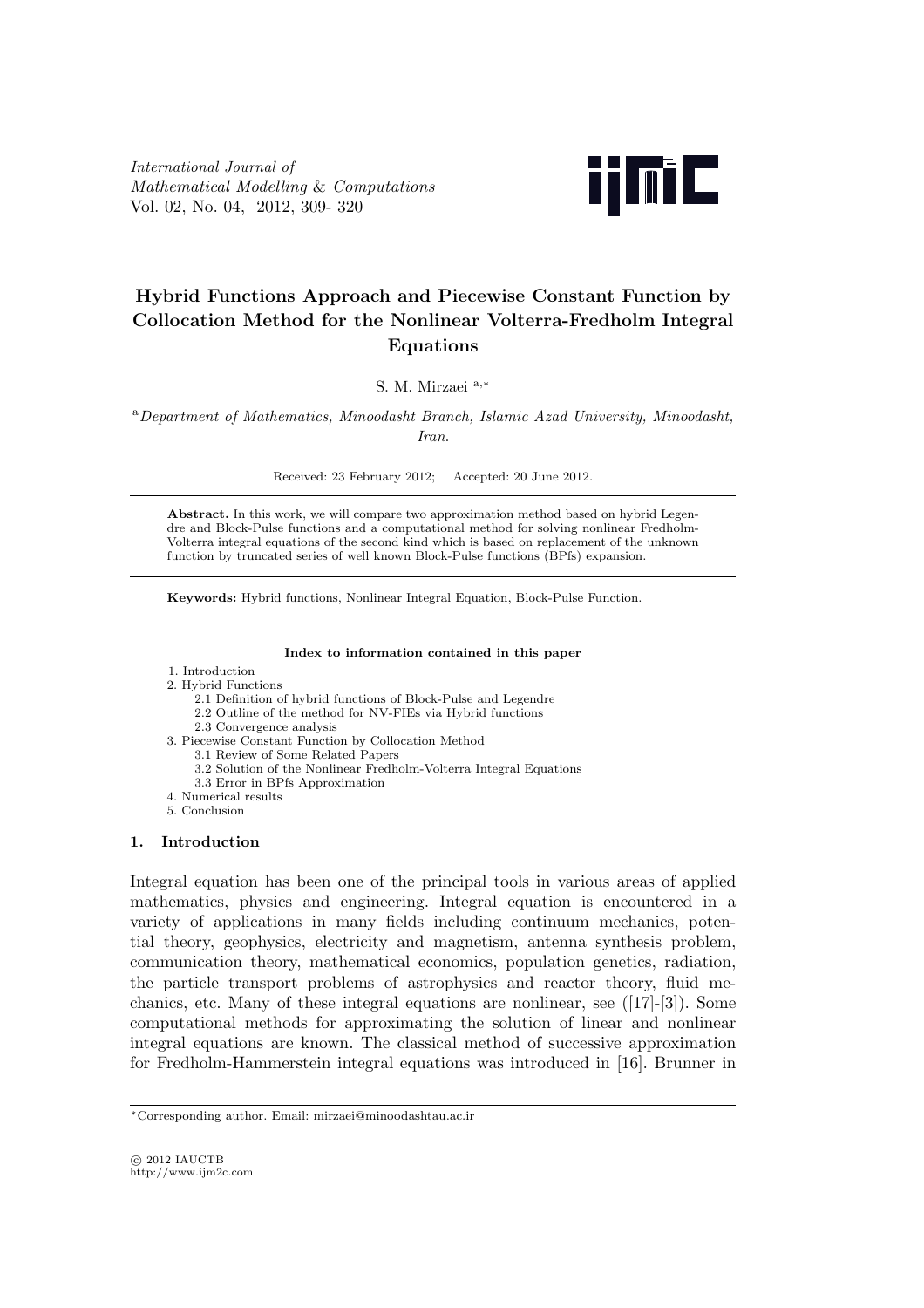[4] applied a collocation type method and Ordokhani in [13] applied rationalized Haar function to nonlinear Volterra-Fredholm-Hammerstein integral equations. A variation of the Nystrom method was presented in [13]. A collocation type method was developed in [19]. The asymptotic error expansion of a collocation type method for volterra-Hammerstein integral equations has been considered in [**?** ]. The aim of this work is to present two numerical methods for approximating the solution of nonlinear Fredholm-Volterra integral equation of the form:

$$
u(x) = f(x) + \lambda_1 \int_0^x k_1(x, s)\psi_1(s, u(s)) ds + \lambda_2 \int_0^1 k_2(x, s)\psi_2(s, u(s)) ds, \quad (1)
$$

where the parameters  $\lambda_1, \lambda_2$  and functions  $f(x), \psi_1(s, u(s)), \psi_2(s, u(s))$  and  $k_1(x, s)$ ,  $k_2(x, s)$  are known and in  $L^2[0, 1)$  and  $u(x)$  is an unknown function. In this work we suppose  $\psi_1(s, u(s)) = (u(s))^{\alpha}$  and  $\psi_2(s, u(s)) = (u(s))^{\beta}$  where  $\alpha, \beta$ are positive integers.

### **2. Hybrid Functions**

We use the Hybrid Legendre and Block-Pulse functions as basis for reducing these NV-FIEs to a system of nonlinear algebraic equations. We present Hybrid Legendre and Block-Pulse useful properties such as operational matrix of integration, product matrix, integration of the cross product and coefficient matrix and use them for transform our NV-FIE. As showed in our examples our method in analogy to existed methods works better. This paper is organized as follows: In subsection 2.1 we introduce hybrid functions and its properties. In Subsection 2.2 we apply these set of Hybrid functions for approximating the solution of NV-FIEs. Convergence analysis is given in Subsection 2.3.

#### **2.1** *Definition of hybrid functions of Block-Pulse and Legendre*

Consider the Legendre polynomials  $L_m(x)$  on the interval [1, 1]

$$
L_0(x) = 1, L_1(x) = x, (m+1)L_{m+1}(x) = (2m+1)xL_m(x) - mL_{m-1}(x),
$$

such that  $m = 1, 2, 3, \cdots$ 

Set  $\{L_m(x) : m = 0, 1, \dots\}$  in Hilbert space  $L^2[-1, 1]$  is a complete orthogonal set. A set of Block-Pulse functions  $b_i(x), i = 1, 2, \cdots, n$  and the orthogonal set of hybrid functions

$$
h_{ij}(x), i = 1, 2, \cdots, n, \quad j = 0, 1, \cdots, m - 1,
$$

that produces by Legendre polynomials and Block-Pulse functions on [0*,* 1) are defined as follows respectively:

$$
b_i(x) = \begin{cases} 1, & \frac{(i-1)}{n} \leq x < \frac{i}{n} \\ 0, & \text{otherwise} \end{cases}
$$

$$
h_{ij}(x) = \begin{cases} L_j(2nx - 2i + 1), & \frac{(i-1)}{n} \leq x < \frac{i}{n} \\ 0, & \text{otherwise} \end{cases}
$$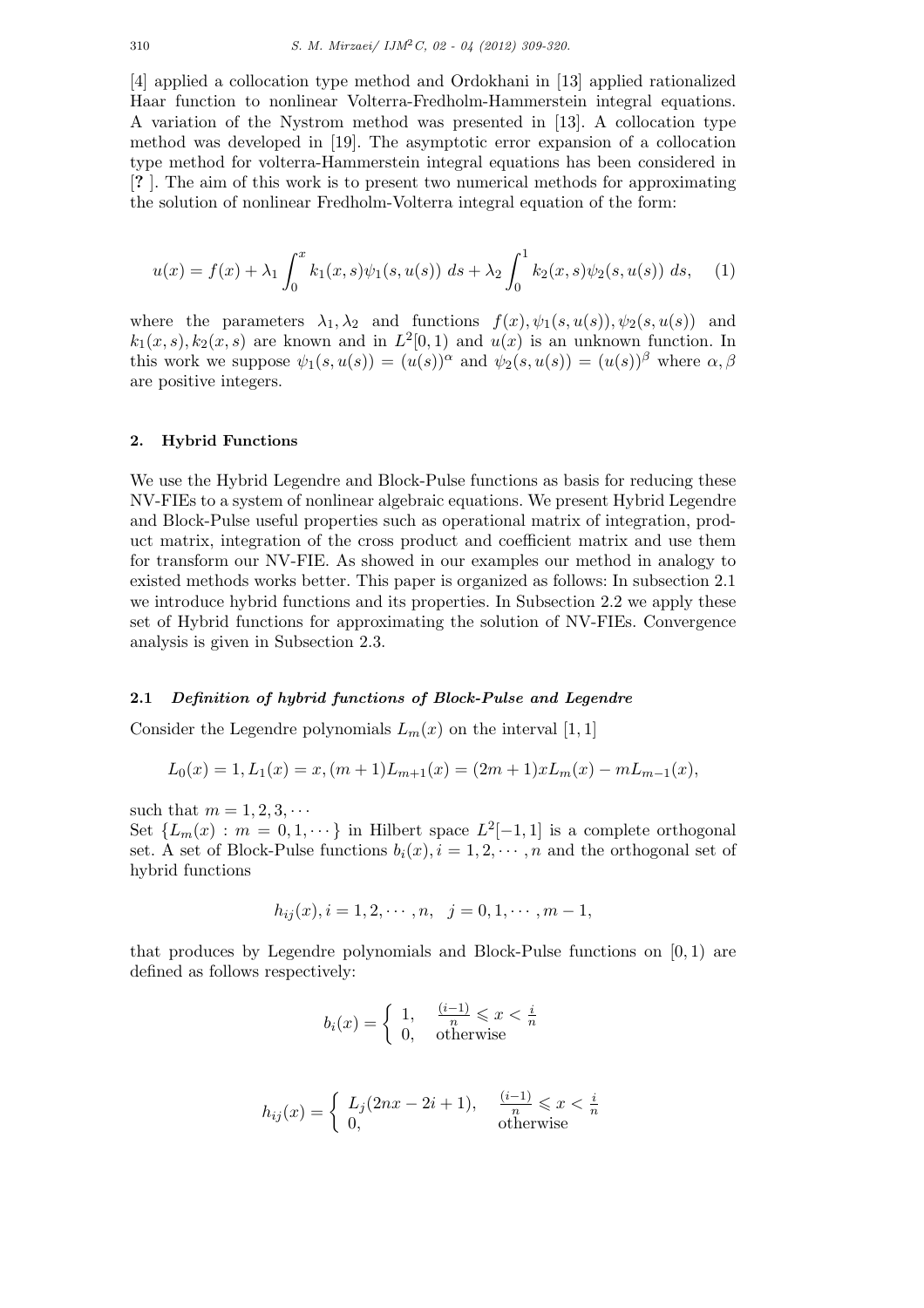Any function  $u(x) \in L^2[0,1)$  can be expanded as  $u(x) = \sum_{i=1}^{\infty} \sum_{j=0}^{\infty} c_{ij} h_{ij}(x)$ , where the hybrid coefficients are given by

$$
c_{ij} = \frac{(u(x), h_{ij}(x))}{(h_{ij}(x), h_{ij}(x))}, \quad i = 1, 2, ..., \infty , \quad j = 0, 1, ..., \infty,
$$

so that  $(.,.)$  denotes the inner product. If  $u(x)$  is piecewise constant or may be approximated as piecewise constant, then the sum may be terminated after *nm* terms, that is  $u(x) \cong \sum_{i=1}^{n} \sum_{j=0}^{m-1} c_{ij} h_{ij}(x) = C^{T} \mathbf{h}(x)$ , where

$$
C = [c_{10}, ..., c_{1,m-1}, c_{20}, ..., c_{2,m-1}, ..., c_{n0}, ..., c_{n,m-1}]^T,
$$
\n(2)

$$
\mathbf{h}(x) = [h_{10}(x), ..., h_{1,m-1}(x), h_{20}(x), ..., h_{2,m-1}(x), ..., h_{n,m-1}(x)]^T.
$$
 (3)

We can also approximate the function  $k(x, s) \in L^2([0, 1) \times [0, 1))$  as follows:

$$
k(x,s) \cong \mathbf{h}^T(x)k\mathbf{h}(s),
$$

so that

$$
K_{ij} = \frac{\left(\mathbf{h}_{(i)}(x), (k(x,s), \mathbf{h}_{(j)}(s))\right)}{\left(\mathbf{h}_{(i)}(x), \mathbf{h}_{(i)}(x)\right)\left(\mathbf{h}_{(j)}(s), \mathbf{h}_{(j)}(s)\right)}, \quad i, j = 1, 2, ..., nm.
$$

The integration of the vector  $h(x)$  defined in (3) is given by

$$
\int_0^x \mathbf{h}(x')dx' \cong P\mathbf{h}(x),\tag{4}
$$

where *P* is the  $nm \times nm$  operational matrix for integration and is given in [7] in details.

The integration of the cross product of two hybrid function vectors  $h(x)$  can be obtained as

$$
D = \int_0^1 h(x)h^{T}(x)dx = \begin{bmatrix} L & 0 & \cdots & 0 \\ 0 & L & \cdots & 0 \\ \vdots & \vdots & \ddots & \vdots \\ 0 & 0 & \cdots & L \end{bmatrix},
$$

where matrix *L* is a  $m \times m$  diagonal matrix that can be seen in [7]. It is always necessary to evaluate the product of  $h(x)$  and  $h^{T}(x)$  that be called the product matrix of hybrid functions. Let

$$
\mathbf{H}(x) = \mathbf{h}(x)\mathbf{h}^T(x),\tag{5}
$$

where  $\mathbf{H}(x)$  is  $nm \times nm$  matrix. By multiplying the matrix  $\mathbf{H}(x)$  in vector C that defined in (2) we obtain

$$
\mathbf{H}(x)C = \widetilde{C}\mathbf{h}(x),\tag{6}
$$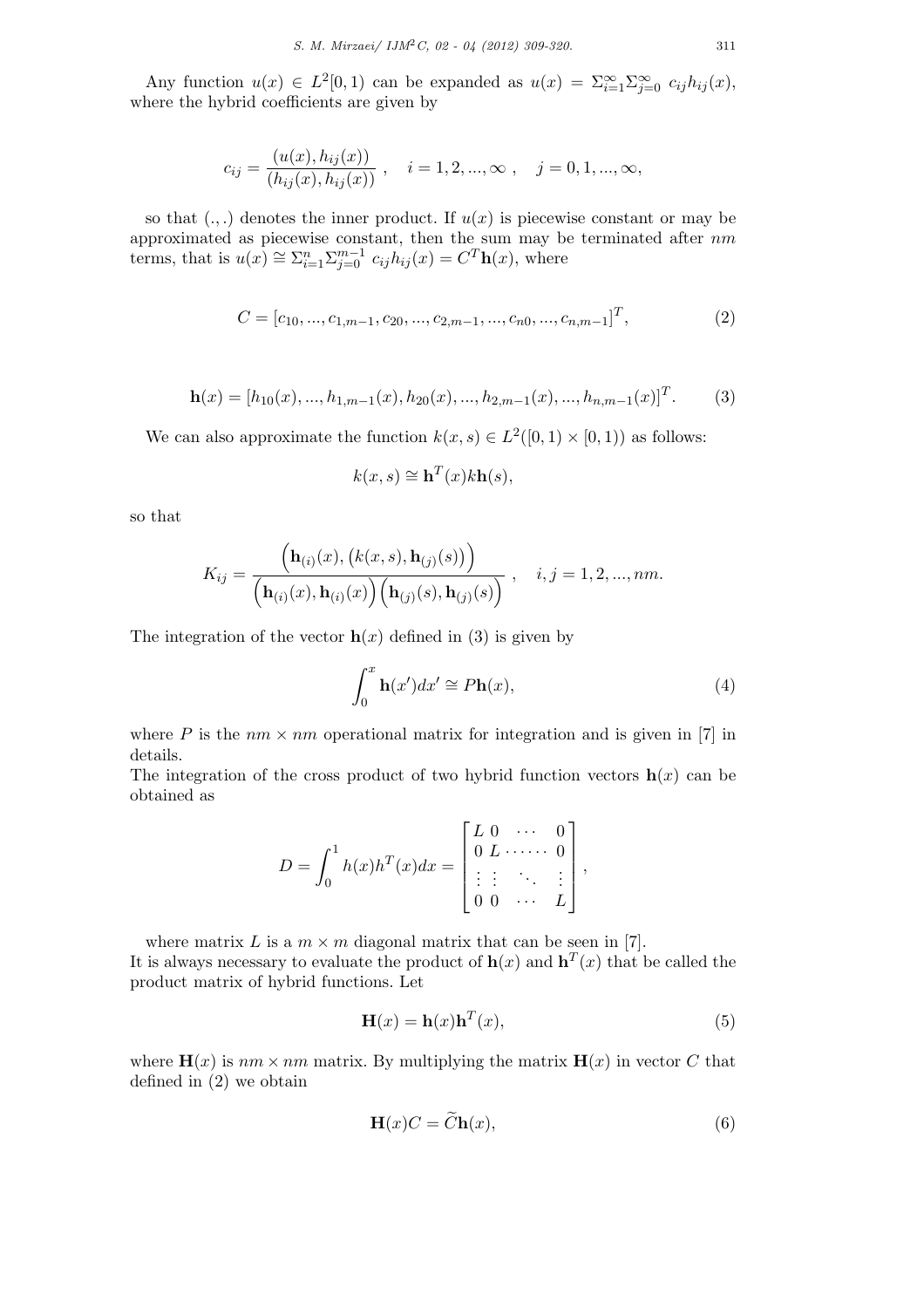where  $\tilde{C}$  is  $nm \times nm$  matrix and called the coefficient matrix. Basic multiplication properties of arbitrary two hybrid function  $h_{ij}(x)$  and  $h_{kl}(x)$  are described in [6].

## **2.2** *Outline of the method for NV-FIEs via Hybrid functions*

Consider the nonlinear Volterra-Fredholm integral (1). We put

$$
u(x) \cong U^T \mathbf{h}(x),\tag{7}
$$

where *U* is an unknown *nm*-vector and  $h(x)$  is given by (3). Likewise,  $k_1(x, s)$ ,  $k_2(x, s)$  and  $f(x)$  are expanded into the hybrid functions as follows

$$
k_1(x,s) \cong \mathbf{h}^T(x)K_1\mathbf{h}(s), k_2(x,s) \cong \mathbf{h}^T(x)K_2\mathbf{h}(s),
$$
\n(8)

$$
f(x) \cong F^T \mathbf{h}(x),\tag{9}
$$

where  $K_1, K_2$  are known  $nm$ -matrices and  $F$  is a known  $nm$ -vector. After substituting the approximate  $(7)$ ,  $(8)$ ,  $(9)$  in  $(1)$  we get

$$
U^{T}\mathbf{h}(x) \cong F^{T}\mathbf{h}(x) + \lambda_{1}\mathbf{h}^{T}(x)K_{1} \int_{0}^{x} \mathbf{h}(s)\psi_{1}(s,U^{T}\mathbf{h}(s))ds
$$

$$
+ \lambda_{2}\mathbf{h}^{T}(x)K_{2} \int_{0}^{x} \mathbf{h}(s)\psi_{2}(s,U^{T}\mathbf{h}(s))ds.
$$
(10)

Functions  $\psi_1(s, U^T \mathbf{h}(s)) = (U^T \mathbf{h}(s))^{\alpha}$  and  $\psi_2(s, U^T \mathbf{h}(s)) = (U^T \mathbf{h}(s))^{\beta}$  are known which can be expanded into the hybrid functions as

0

$$
(u(s))^{\alpha} \cong U_{\alpha}^{T} \mathbf{h}(s), (u(s))^{\beta} \cong U_{\beta}^{T} \mathbf{h}(s).
$$
 (11)

In the next subsection, we consider computing  $U_{\alpha}$  and  $U_{\beta}$  in terms of *U*, which  $U_{\alpha}, U_{\beta}$  are *mn*-vectors whose elements are nonlinear combination of the elements of the vector *U*. Substitute (11) in (10) produces

$$
U^{T}\mathbf{h}(x) \cong F^{T}\mathbf{h}(x) + \lambda_{1}\mathbf{h}^{T}(x)K_{1} \int_{0}^{x} \mathbf{h}(s)\mathbf{h}^{T}(s)U_{\alpha}ds
$$

$$
+ \lambda_{2}\mathbf{h}^{T}(x)K_{2} \int_{0}^{1} \mathbf{h}(s)\mathbf{h}^{T}(s)U_{\beta}ds.
$$
 (12)

Note that by use of (4) and (6) we have  $\int_0^x \mathbf{h}(s) \mathbf{h}^T(s) U_\alpha ds = \int_0^x \widetilde{U_\alpha} \mathbf{h}(s) ds = \widetilde{U_\alpha}$  $\overline{U}_{\alpha}$ *Ph*(*x*), by this relation and *D* we get

$$
U^T \mathbf{h}(x) \cong F^T \mathbf{h}(x) + \lambda_1 \mathbf{h}^T(x) K_1 \widetilde{U_{\alpha}} P \mathbf{h}(x) + \lambda_2 \mathbf{h}^T(x) (K_2 D U_{\beta}). \tag{13}
$$

In order to find *U* we collocate (13) in *nm* nodal points of Newton-Cotes as

$$
x_p = \frac{2p-1}{2nm}, \qquad p = 1, 2, ..., nm.
$$
 (14)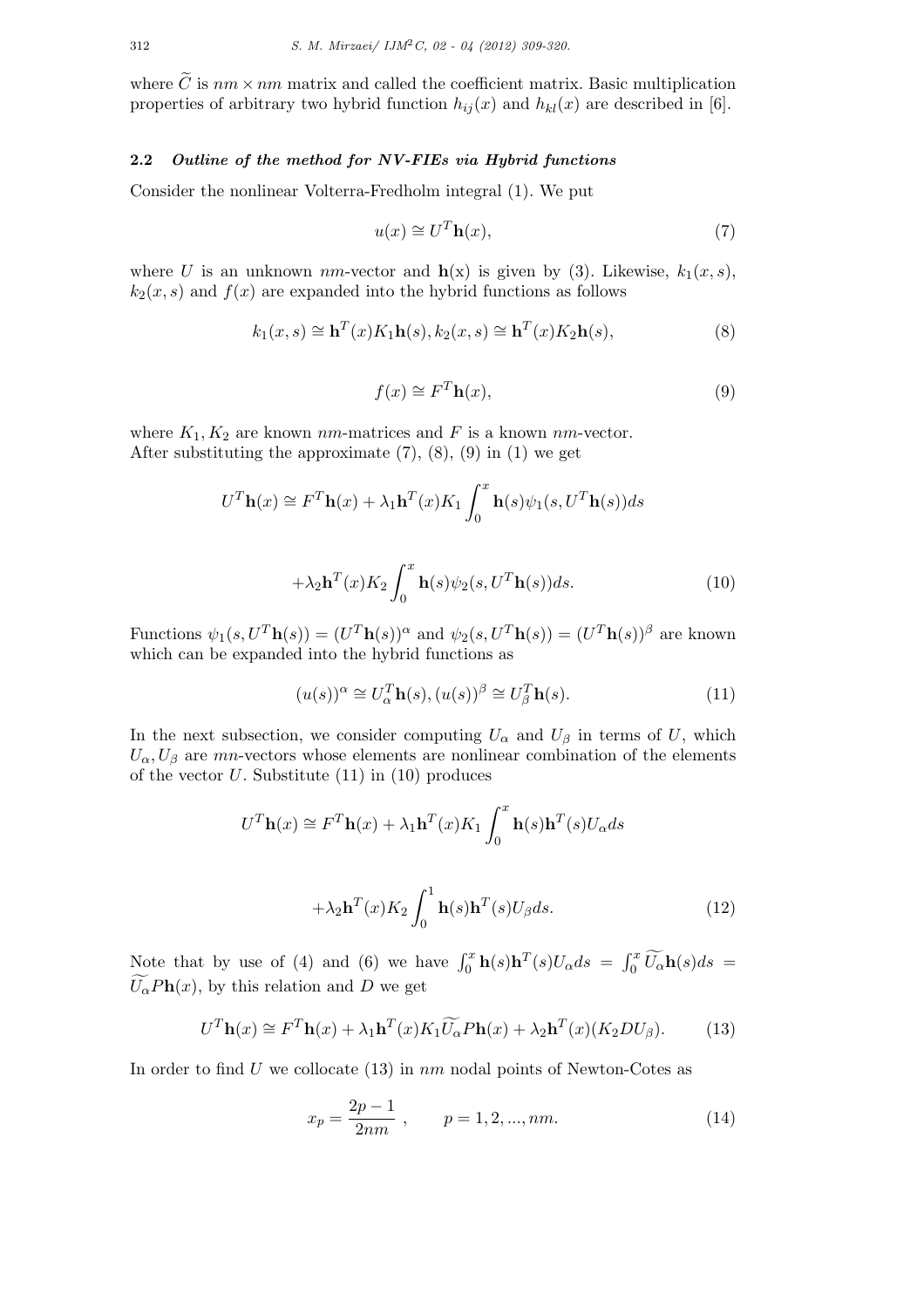then we have following system of nonlinear equations

$$
U^{T}\mathbf{h}(x_{p}) \cong F^{T}\mathbf{h}(x_{p}) + \lambda_{1}\mathbf{h}^{T}(x_{p})K_{1}\widetilde{U_{\alpha}}P\mathbf{h}(x_{p})
$$

$$
+ \lambda_{2}\mathbf{h}^{T}(x_{p})(K_{2}DU_{\beta}), \qquad p = 1, 2, ..., nm. \tag{15}
$$

This nonlinear system of equations can be solved by Newton's method. We used the Mathematica software to solve this nonlinear system. After solving above nonlinear system we can achieve U, then we will have our unknown  $u(x)$  as  $U<sup>T</sup>$ **h** $(x)$ , that is the approximate solution of NV-FIE (1).

## 2.2.1 Evaluating  $U_{\alpha}$  and  $U_{\beta}$

For numerical implementation of the method explained in section 2.2, we need to evaluate  $U_{\alpha}$  and  $U_{\beta}$ , so that the elements of each one are nonlinear combination of the elements of the vector *U*. From (6) and (7), We have

$$
(u(x))^2 \cong (U^T \mathbf{h}(x))(U^T \mathbf{h}(x)) = U^T \mathbf{h}(x) \mathbf{h}^T(x) U = U^T \widetilde{U} \mathbf{h}(x) = U_2 \mathbf{h}(x), \quad (16)
$$

where the vector  $U_2 = U^T \tilde{U}$  is a *mn*-row vector, then for  $(u(s))^3$  we get

$$
(u(x))^3 \cong (U^T \mathbf{h}(x))(U_2 \mathbf{h}(x)) = U^T \mathbf{h}(x) \mathbf{h}^T(x) U_2^T = U^T \widetilde{U_2^T} \mathbf{h}(x) = U_3 \mathbf{h}(x), \quad (17)
$$

Therefore with this method we can approximate  $(u(s))^{\alpha}$  and  $(u(s))^{\beta}$  for arbitrary *α* and *β*. Suppose that this method holds for  $α − 1$  where  $(u(x))^{α-1} = U_{α-1}h(x)$ , we shall obtain it for *α*as follows

$$
(u(x))^{\alpha} = u(x)(u(x))^{\alpha-1} \cong (U^{T}\mathbf{h}(x))(U_{\alpha-1}\mathbf{h}(x))
$$

$$
=UT \mathbf{h}(x) \mathbf{h}T(x) U\alpha-1T = UT \widetilde{U\alpha-1}^T \mathbf{h}(x) = U\alpha \mathbf{h}(x),
$$
\n(18)

we have similar relation for  $\beta$ . So, the components of  $U_{\alpha}$  and  $U_{\beta}$  can be computed in terms of components of unknown vector *U*.

#### **2.3** *Convergence analysis*

We assume the following conditions on  $k_1, k_2$  and  $\psi_1, \psi_2$  for (1).

1*.*  $M_1 \equiv \sup_{0 \le x, s \le 1} |k_1(x, s)| < \infty, M_2 \equiv \sup_{0 \le x, s \le 1} |k_2(x, s)| < \infty;$ 2*.*  $\psi_1(s, x), \psi_2(s, x)$  are continuous in  $s \in [0, 1]$  and Lipschitz continuous in  $x \in \mathbb{R}$ , i.e., there exists constants  $C_1, C_2 > 0$  for which

$$
|\psi_1(s, x_1) - \psi_1(s, x_2)| \leq C_1|x_1 - x_2|
$$
 for all  $x_1, x_2 \in \mathbb{R}$ ,

$$
|\psi_2(s, x_1) - \psi_2(s, x_2)| \leqslant C_2|x_1 - x_2| \quad \text{for all} \quad x_1, x_2 \in \mathbb{R},
$$

Theorem 2.1 *The solution of Nonlinear Volterra-Fredholm Integral Equation by using hybrid functions converges if*  $0 < \gamma < 1$ *.*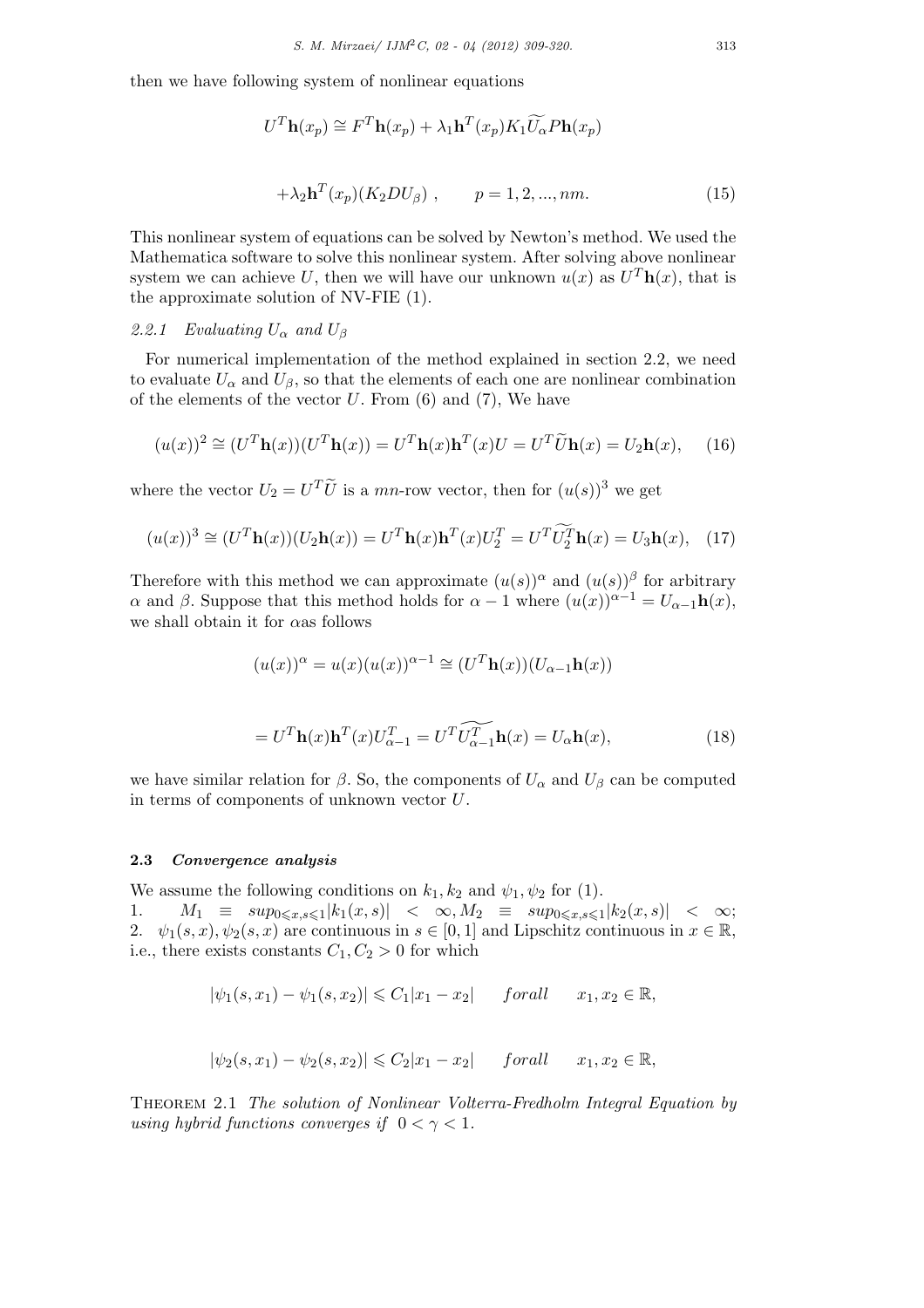*Proof* For NV-FIE by assumption  $\int_0^x |k_1(x,t)| dt \leq \int_0^1 |k_1(x,t)| dt$  for  $0 < x < 1$ ; We see that there exists a constant  $\gamma = |\lambda_1|M_1C_1 + |\lambda_2|M_2C_2 > 0$  such that

$$
||u_{nm}(x) - u(x)|| = max_{x \in [0,1]} |u_{nm}(x) - u(x)|
$$

$$
\leqslant max_{x \in [0,1]} |\lambda_1| \int_0^x |k_1(x,s)| |\psi_1(s,u_{nm}(s)) - \psi_1(s,u(s))| ds
$$

$$
+ max_{x \in [0,1]} |\lambda_2| \int_0^1 |k_2(x,s)| |\psi_2(s,u_{nm}(s)) - \psi_2(s,u(s))| ds
$$

$$
\leq (|\lambda_1| M_1 C_1 + |\lambda_2| M_2 C_2) max_{x \in [0,1]} |u_{nm}(x) - u(x)| \leq \gamma max_{x \in [0,1]} |u_{nm}(x) - u(x)|.
$$

We get  $(1 - \gamma) \|u_{nm}(x) - u(x)\| \leq 0$  and choose  $0 < \gamma < 1$ , when  $n \to \infty$ , it implies  $||u_{nm}(x) - u(x)||$  → 0.

#### **3. Piecewise Constant Function by Collocation Method**

## **3.1** *Review of Some Related Papers*

Some computational methods for approximating the solution of linear and nonlinear integral equations are known. The classical method of successive approximation for Fredholm-Hammerstein integral equations was introduced in [16]. Brunner in [4] applied a collocation type method and Ordokhani in [13] applied rationalized Haar function to nonlinear Volterra-Fredholm-Hammerstein integral equations. A variation of the Nystrom method was presented in [10]. A collocation type method was developed in [9]. The asymptotic error expansion of a collocation type method for volterra-Hammerstein integral equations has been considered in [6]. Yousefi in [19] applied Legendre wavelets to a special type of nonlinear Volterra-Fredholm integral equations of the form

$$
u(x) = f(x) + \lambda_1 \int_0^x k_1(x, s) F(u(s)) ds + \lambda_2 \int_0^1 k_2(x, s) G(u(s)) ds, \qquad 0 \le s, x \le 1,
$$
\n(19)

where  $f(x)$ , and  $k_1(x, s)$ ,  $k_2(x, s)$  are assumed to be in  $L^2(R)$  on the interval  $0 \leq s, x \leq 1$ . Yalcinbas in [16] used Taylor polynomials for solving Equation (1) with  $F(u) = u^p$  and  $G(u) = u^q$ . Orthogonal functions and polynomials receive attention in dealing with various problems that one of those in integral equation. The main characteristic of using orthogonal basis is that it reduces these problems to solving a system of nonlinear algebraic equations. The aim of this work is to present a numerical method for approximating the solution of nonlinear Fredholm-Volterra integral equation of the form:

$$
u(x) = f(x) + \lambda_1 \int_0^x k_1(x, s) (u(s))^m ds + \lambda_2 \int_0^1 k_2(x, s) (u(s))^n ds, \qquad 0 \le s, x \le 1,
$$
\n(20)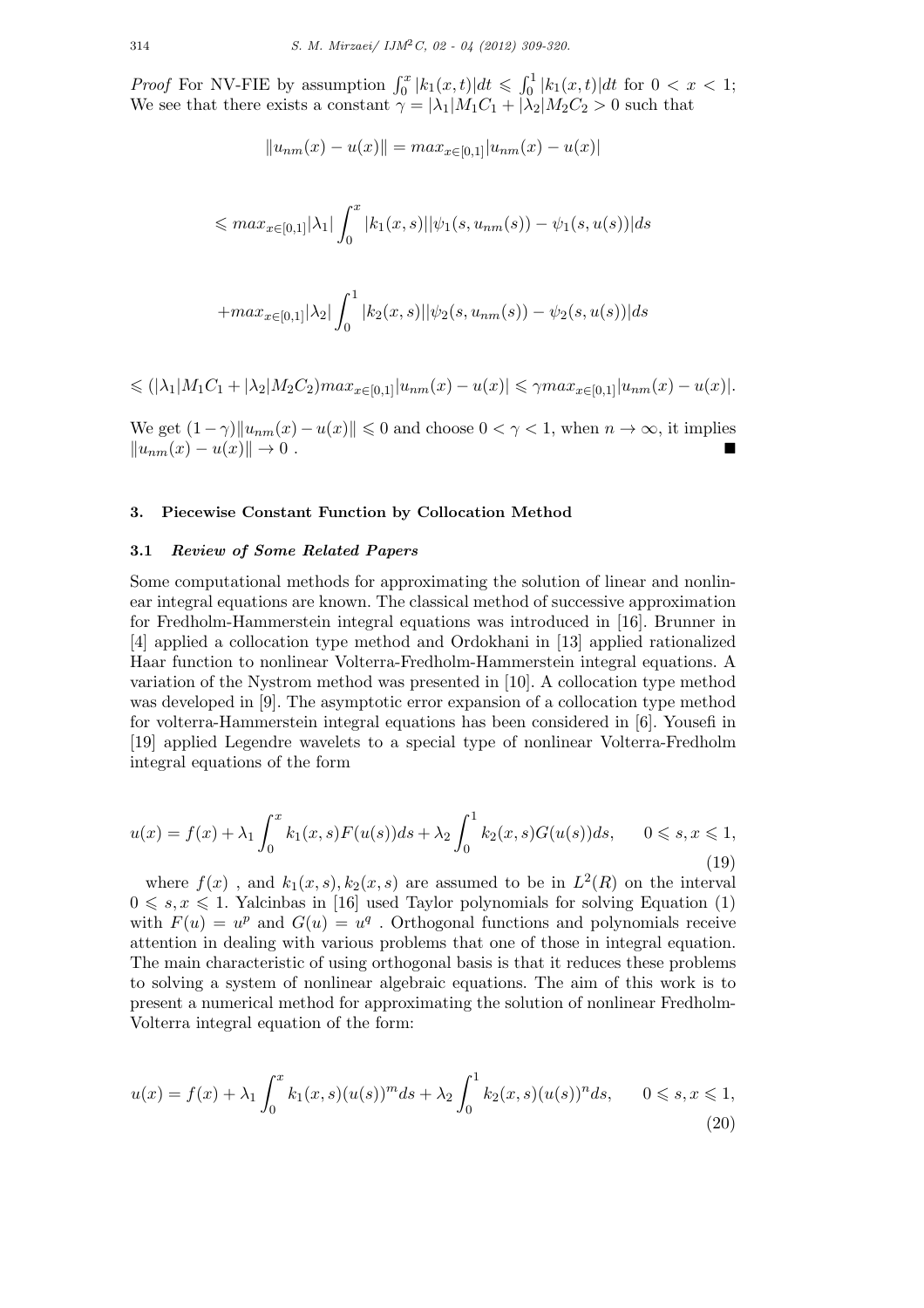where *m* and *n* are nonnegative integers and  $\lambda_1$  and  $\lambda_2$  are constants. For this purpose we define a *n*-set of BPfs as

$$
b_i(x) = \begin{cases} 1, & \frac{(i-1)}{n} \leqslant x < \frac{i}{n} \\ 0, & \text{otherwise} \end{cases}
$$

The functions  $b_i(x)$  are disjoint and orthogonal. That is,

$$
b_j(x)b_i(x) = \begin{cases} 0, & i \neq j \\ b_i(t), & i = j \end{cases}
$$

$$
\langle b_j(x)b_i \rangle = \begin{cases} 0, & i \neq j \\ \frac{1}{n}, & i = j \end{cases}
$$

A function  $u(x)$  defined over the interval  $[0, 1)$  may be expanded as:

$$
u(x) = \sum_{i=1}^{\infty} u_i b_i(x), \qquad (21)
$$

In practice, only *n*-term of (21) are considered, where *n* is a power of 2, that is

$$
u(x) \cong u_n(x) = \sum_{i=1}^n u_i b_i(x), \qquad (22)
$$

with matrix from:

$$
u(x) \cong u_n(x) = u^x b(x), \tag{23}
$$

where  $\mathbf{u} = [u_1, u_2, ..., u_n]^x$  and

$$
\mathbf{b}(x) = [b_1(x), b_2(x), ..., b_n(x)]^x.
$$

In a similar manner,  $[u(x)]^m$  can be approximated in term of BPfs

$$
[u(x)]^m \cong \tilde{\mathbf{u}}^x \mathbf{b}(x)
$$

that we need to calculate vector  $\tilde{u}$  whose elements are nonlinear combination of the elements of the vector **u** For this purpose, we can write  $u(x) = \mathbf{u}^x \mathbf{b}(x)$  and  $[u(x)]^m \cong \tilde{\mathbf{u}}^x \mathbf{b}(x)$ .<br>So So,

$$
\widetilde{\mathbf{u}}^x \mathbf{b}(x) = [\mathbf{u}^x \mathbf{b}(x)]^m \tag{24}
$$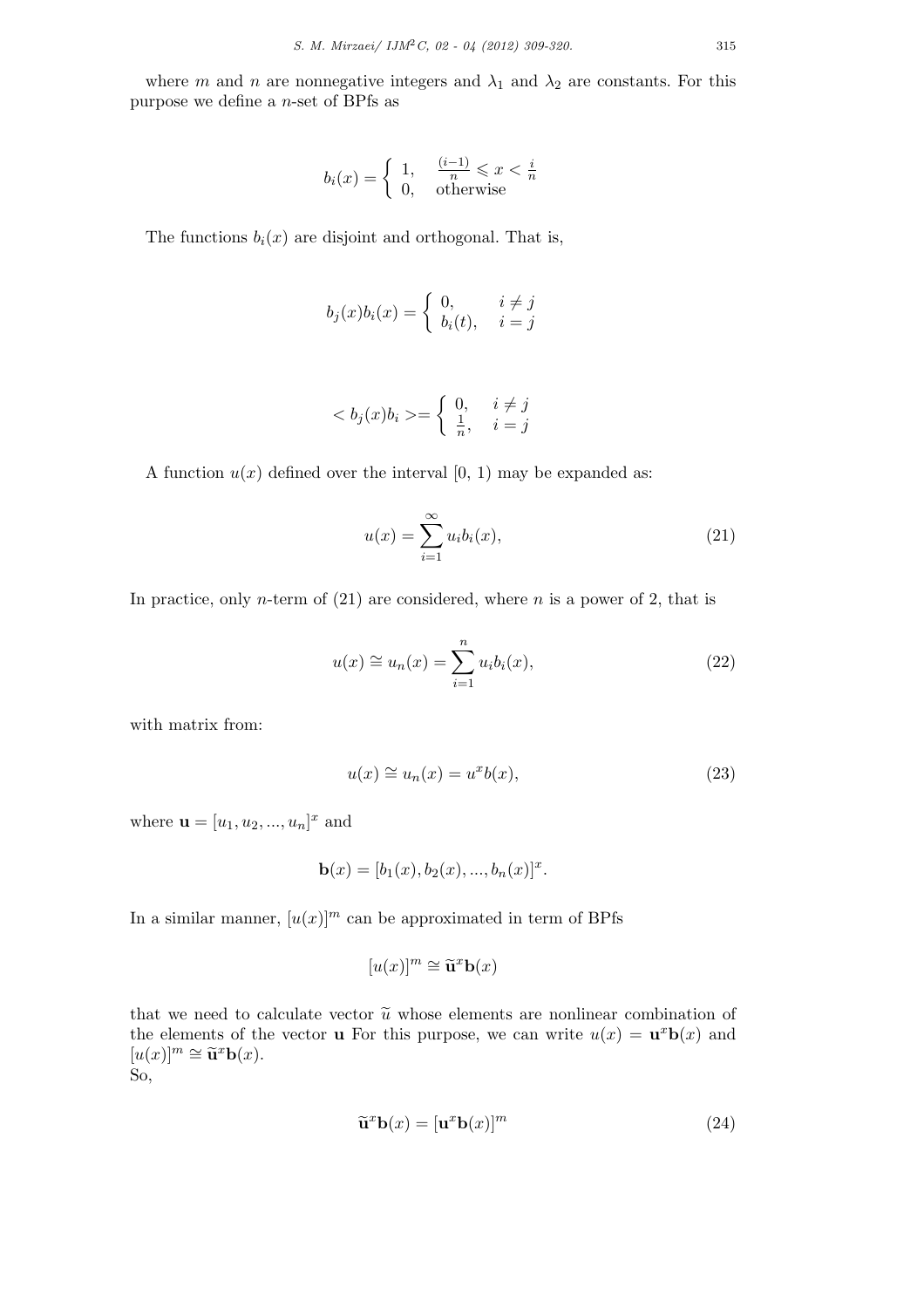now using  $b_j(x)b_i(x)$  leads to

$$
\mathbf{b}(x)\mathbf{b}^{x}(x) = \begin{bmatrix} b_{1}(x) & 0 & \dots & 0 \\ 0 & b_{2}(x) & \dots & 0 \\ & & \ddots & \\ 0 & \dots & 0 & b_{n}(x) \end{bmatrix}
$$

also from  $b_i(x)$  we get  $0 \leq x < \frac{1}{n}$  implies that  $b_1(x) = 0$  and  $b_i(x) = 0$  for i=2, ..., n.  $\frac{1}{n} \leq x < \frac{2}{n}$  implies that  $b_2(x) = 1$  and  $b_i(x) = 0$  for  $i = 1, ..., n$  and  $i \neq 2$ .  $\frac{n-1}{n} \leq x < 1$  implies that  $b_n(x) = 1$  and  $b_i(x) = 0$  for i=1,..., n-1. Therefore, simply we obtain

$$
\int_0^1 \mathbf{b}(x)\mathbf{b}^x(x)dx = \frac{1}{n}\mathbf{I},
$$
\n(25)

where, **I** is the identity matrix of order k. By incorporating these results we have

$$
\tilde{u}^u = \tilde{u}^x I = n \int_0^1 \tilde{u}^x b(x) b^x(x) dx = n \int_0^1 [u^x b(x)]^m b^x(x) dx.
$$

Hence,

$$
\tilde{u}^x = n \int_0^1 [u^x b(x)]^m b^x(x) dx = n \sum_{i=1}^n \int_{\frac{i-1}{n}}^{\frac{i}{n}} [u^x b(x)]^m b^x(x) dx,
$$

$$
= n \sum_{i=1}^{n} \int_{\frac{i-1}{n}}^{\frac{i}{n}} [\mathbf{u}^x \mathbf{b}(x)]^{m-1} \mathbf{u}^x [\mathbf{b}(x) \mathbf{b}^x(x)] dx.
$$
 (26)

So using (26) leads to

$$
\widetilde{\mathbf{u}}^x = n \int_0^{\frac{1}{n}} \begin{pmatrix} 1 \\ [u_1, u_2, ..., u_n] \begin{pmatrix} 1 \\ 0 \\ \vdots \\ 0 \end{pmatrix} \end{pmatrix}^{m-1} [u_1, u_2, ..., u_n] \begin{pmatrix} 1 & 0 \\ 0 & \\ 0 & \\ \vdots & \\ 0 & 0 \end{pmatrix} dx
$$

$$
+ n \int_{\frac{1}{n}}^{\frac{2}{n}} \left[ u_1, u_2, ..., u_n \right] \begin{pmatrix} 0 \\ 1 \\ 0 \\ \vdots \\ 0 \end{pmatrix} \right)^{m-1} [u_1, u_2, ..., u_n] \begin{pmatrix} 0 & 0 \\ 1 & 0 \\ 0 & \ddots \\ 0 & 0 \end{pmatrix} dx + ...
$$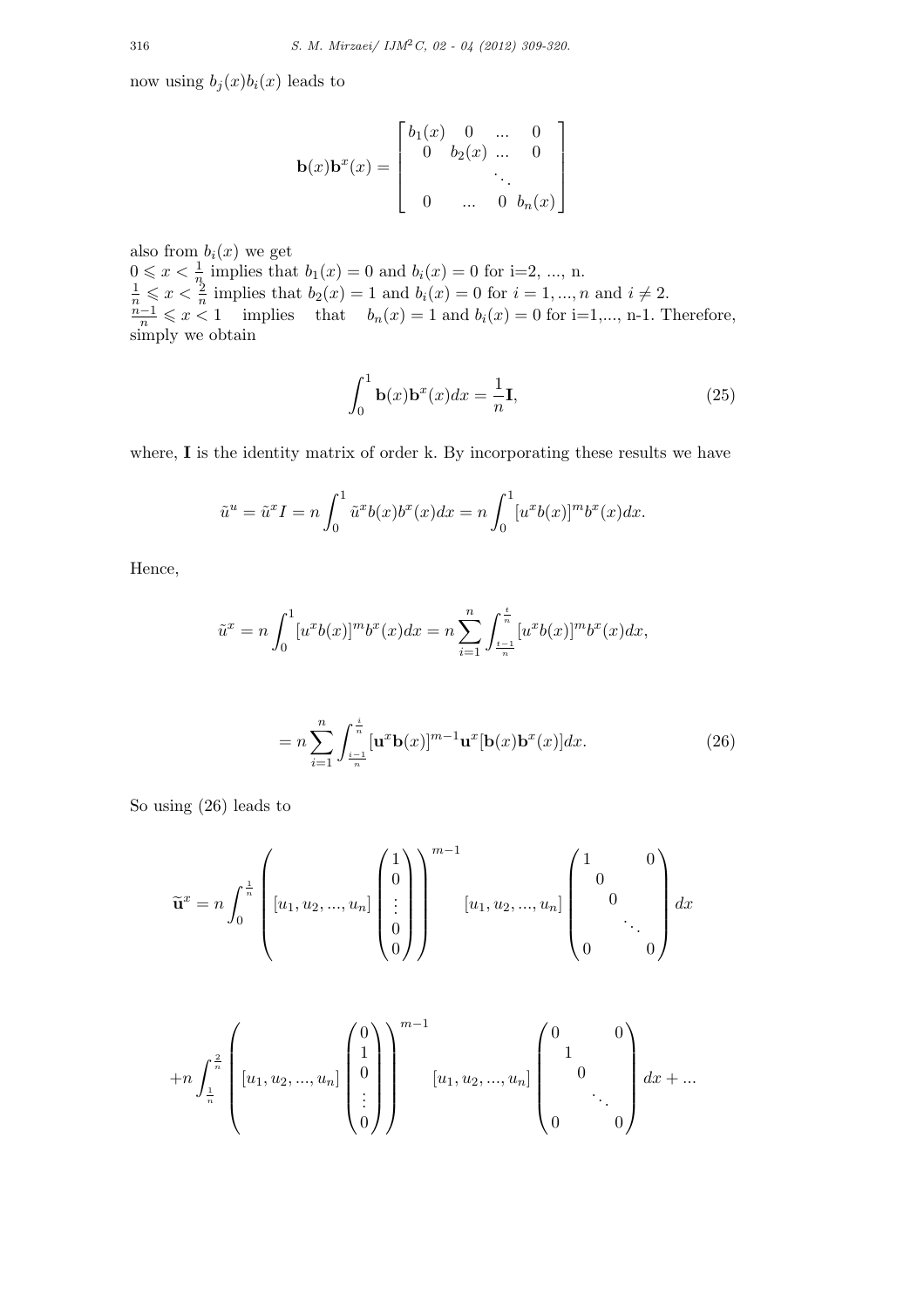$$
+n\int_{\frac{n-1}{n}}^{1} \left[ u_1, u_2, ..., u_n \right] \begin{pmatrix} 0 \\ 0 \\ \vdots \\ 0 \end{pmatrix} \begin{pmatrix} m-1 \\ [u_1, u_2, ..., u_n] \begin{pmatrix} 0 & 0 \\ 0 & \\ \vdots \\ 0 & 1 \end{pmatrix} dx
$$
  
=  $n\int_{0}^{\frac{1}{n}} u_1^{m-1}[u_1, 0, ..., 0] dx + n\int_{\frac{1}{n}}^{\frac{2}{n}} u_2^{m-1}[0, u_2, ..., 0] dx + ...$   
=  $n\int_{\frac{n-1}{n}}^{1} u_m^{m-1}[0, ..., 0, u_m] dx = [u_1^m, u_2^m, ..., u_m^m].$ 

Now for evaluating the integral  $\int_0^x \mathbf{b}(x) \mathbf{b}^x(x) dx$  at the collocation points

$$
x_j = \frac{j - \frac{1}{2}}{n}, \quad j = 1, 2, ..., n,
$$
\n(27)

we may proceed as follows

$$
\int_0^{x_j} \mathbf{b}(x) \mathbf{b}^x(x) dx = \int_0^{\frac{j-\frac{1}{2}}{n}} \mathbf{b}(x) \mathbf{b}^x(x) dx \int_0^{\frac{1}{n}} \mathbf{b}(x) \mathbf{b}^x(x) dx
$$

$$
+\int_{\frac{1}{n}}^{\frac{2}{n}} \mathbf{b}(x) \mathbf{b}^{x}(x) dx + ... + \int_{\frac{j-2}{n}}^{\frac{j-1}{n}} \mathbf{b}(x) \mathbf{b}^{x}(x) dx + \int_{\frac{j-1}{n}}^{\frac{j-\frac{1}{2}}{n}} \mathbf{b}(x) \mathbf{b}^{x}(x) dx
$$

$$
= \begin{pmatrix} \int_0^{\frac{1}{n}} 1 dx & 0 \\ 0 & \ddots \\ 0 & 0 \end{pmatrix} + \begin{pmatrix} 0 & 0 \\ \int_{\frac{1}{n}}^{\frac{2}{n}} 1 dx & 0 \\ 0 & \ddots \\ 0 & 0 \end{pmatrix} + \dots
$$

$$
+\begin{pmatrix} 0 & & & & 0 \\ & \ddots & & & \\ & & 0 & & \\ & & \int_{\frac{j-1}{n}}^{j-1} 1 dx & & \\ & & 0 & & \\ 0 & & & & 0 \end{pmatrix} + \begin{pmatrix} 0 & & & & 0 \\ & \ddots & & & \\ & & 0 & & \\ & & \int_{\frac{j-1}{n}}^{0} 1 dx & & \\ & & \int_{\frac{j-1}{n}}^{0} 1 dx & & \\ & & 0 & & \\ & & & & 0 \end{pmatrix} = \frac{1}{n} \mathbf{D}^{j} \qquad (28)
$$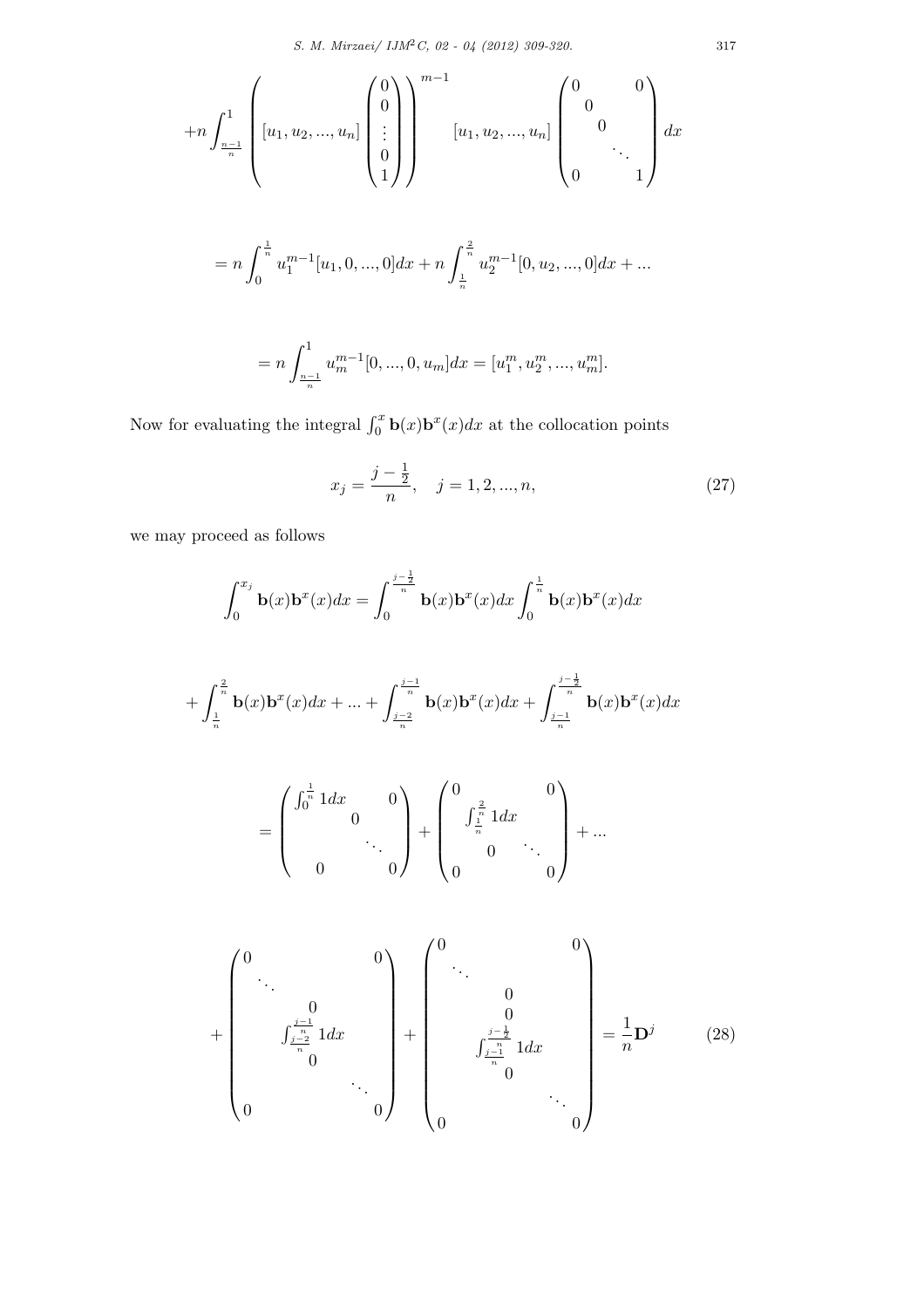where,

$$
\mathbf{D}^{j} = Diag\left[1, 1, ..., \frac{1}{2}, 0, ..., 0\right]_{n \times n},
$$

in fact, the diagonal matrix  $\mathbf{D}^j$ ,  $j = 1, 2, ..., n$  is defined as follows :

$$
D_{mn}^{j} = \begin{cases} 1, & m = n = 1, 2, \cdots, j - 1 \\ \frac{1}{2}, & m = n = j \\ 0, & m = n = j + 1, \cdots, n. \end{cases}
$$

Also,  $K(x,t) \in L^2[0,1)^2$  may be approximated as:

$$
K(x,t) \cong \sum_{i=1}^{n} \sum_{j=1}^{n} K_{ij} b_i(x) b_j(t),
$$

or in matrix form

$$
K(x,t) \cong \mathbf{b}^t(x)\mathbf{k}\mathbf{b}(t),\tag{29}
$$

where  $\mathbf{k} = [K_{ij}]_{1 \leq i,j \leq n}$  and  $K_{ij} = n^2 \int_0^1 \int_0^1 K(x,t) B_i(x) B_j(t) dx dt$ .

## **3.2** *Solution of the Nonlinear Fredholm-Volterra Integral Equations*

In order to use BPfs for solving nonlinear Fredholm-Voterra integral equations given in (20), we first approximate the  $u(s)$ ,  $f(s)$ ,  $(u(x))^m$ ,  $(u(x))^n$ ,  $k_1(x, s)$  and  $k_2(x, s)$  with respect to BPfs

$$
u(s) \cong \mathbf{b}^s(s)\mathbf{u},\tag{30}
$$

$$
f(s) \cong \mathbf{b}^s(s)\mathbf{f},\tag{31}
$$

$$
(u(x))^m \cong \widetilde{\mathbf{u}}_1^s(x)\mathbf{b}(x),\tag{32}
$$

$$
(u(x))^n \cong \tilde{\mathbf{u}}_2^s(x)\mathbf{b}(x),\tag{33}
$$

$$
k_1(x,s) \cong \mathbf{b}^s(s)\mathbf{k}_1\mathbf{b}(x),\tag{34}
$$

$$
k_2(x,s) \cong \mathbf{b}^s(s) \mathbf{k}_2 \mathbf{b}(x),\tag{35}
$$

where *n*-vectors **u**, **f**,  $\tilde{\mathbf{u}}_1$ ,  $\tilde{\mathbf{u}}_2$  and  $n \times n$  matrices  $\mathbf{k}_1$  and  $\mathbf{k}_2$  are BPfs coefficients of  $u(s)$ ,  $f(s)$ ,  $(u(x))^m$ ,  $(u(x))^n$ ,  $k_1(x, s)$  and  $k_2(x, s)$  respectively. For solving (20), we substitute (30-35) into (20), therefore

$$
\mathbf{b}^s(s)\mathbf{u} = \mathbf{b}^s(s)\mathbf{f} + \lambda_1 \mathbf{b}^s(s)\mathbf{k}_1 \int_0^s \mathbf{b}(x)\mathbf{b}^s(x)dx\widetilde{\mathbf{u}}_1 + \lambda_2 \mathbf{b}^s(s)\mathbf{k}_2 \int_0^1 \mathbf{b}(x)\mathbf{b}^s(x)dx\widetilde{\mathbf{u}}_2.
$$
\n(36)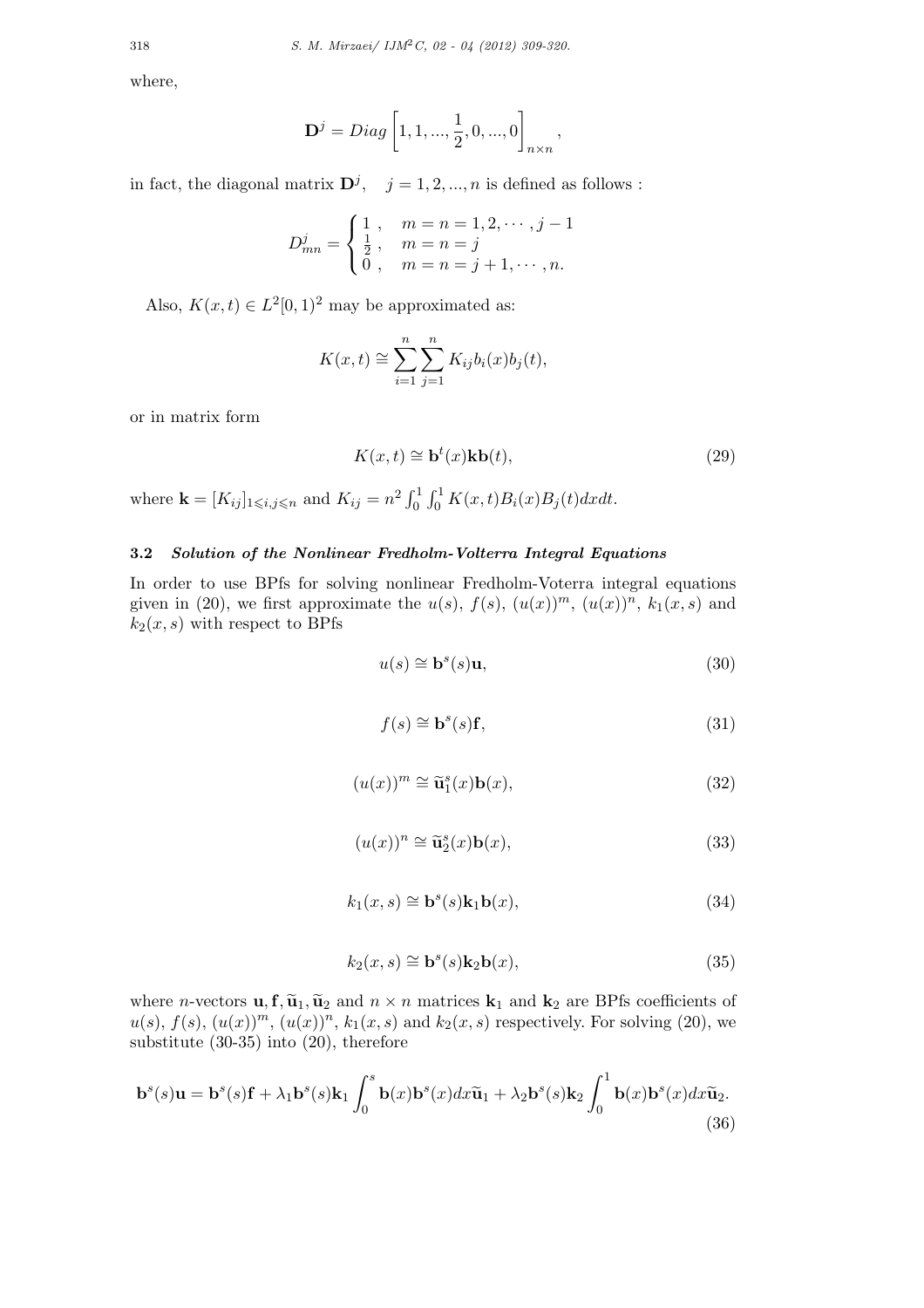Table 1. Approximate and exact solution for  $u(x)$ 

| X   | Hybrid $n=8$ | BPFs $n=8$ | Hybrid $n=16$ | BPFs $n=8$ | Exact   |
|-----|--------------|------------|---------------|------------|---------|
| 0.1 | $-1.9904$    | $-1.9847$  | $-1.9901$     | $-1.9876$  | $-1.99$ |
| 0.2 | $-1.9605$    | $-1.9505$  | $-1.9601$     | $-1.9532$  | $-1.96$ |
| 0.3 | $-1.9105$    | $-1.8857$  | $-1.9101$     | $-1.8905$  | $-1.91$ |
| 0.4 | $-1.8406$    | $-1.7905$  | $-1.8401$     | $-1.8122$  | $-1.84$ |
| 0.5 | $-1.7507$    | $-1.7650$  | $-1.7501$     | $-1.7666$  | $-1.75$ |
| 0.6 | $-1.6408$    | $-1.6650$  | $-1.6402$     | $-1.6589$  | $-1.64$ |
| 0.7 | $-1.5108$    | $-1.5091$  | $-1.5102$     | $-1.5080$  | $-1.51$ |
| 0.8 | $-1.3607$    | $-1.3205$  | $-1.3601$     | $-1.3342$  | $-1.36$ |
| 0.9 | $-1.1905$    | $-1.1103$  | $-1.1901$     | $-1.1297$  | $-1.19$ |

We now collocate (36) at *n* points  $s_j$ ,  $j = 1, 2, ..., n$  defined by (27) as

$$
\mathbf{b}^{s}(s_{j})\mathbf{u} = \mathbf{b}^{s}(s_{j})\mathbf{f} + \lambda_{1}\mathbf{b}^{s}(s_{j})\mathbf{k}_{1} \int_{0}^{s_{j}} \mathbf{b}(x)\mathbf{b}^{s}(x)dx\widetilde{\mathbf{u}}_{1} + \lambda_{2}\mathbf{b}^{s}(s_{j})\mathbf{k}_{2} \int_{0}^{1} \mathbf{b}(x)\mathbf{b}^{s}(x)dx\widetilde{\mathbf{u}}_{2}
$$
\n(37)

by using (25) and (28) and the fact that  $\mathbf{b}(s_j) = \mathbf{e}_j$  where  $\mathbf{e}_j$  is the *j*-th column of the identity matrix of order  $n$ ,  $(37)$  may then be restated as

$$
u_j = f_i + \frac{\lambda_1}{n} \mathbf{e}_j^t \mathbf{k}_1 \mathbf{D}^j \widetilde{\mathbf{u}}_1 + \frac{\lambda_2}{n} \mathbf{e}_j^t \mathbf{k}_2 \widetilde{\mathbf{u}}_2 , \qquad j = 1, 2, ..., n.
$$
 (38)

(38) gives *n* nonlinear equations which can be solved for the elements  $\tilde{u}_1$  using Newtons iterative method.

#### **3.3** *Error in BPfs Approximation*

Theorem 3.1 *If a differentiable function u*(*s*) *with bounded first derivative on*  $(0,1)$  *is represented in a series of BPfs over subinterval*  $\left[\frac{i-1}{n}, \frac{i}{n}\right]$  $\frac{i}{n}$ , we have  $||e(s)|$  $O(\frac{1}{n})$  $\frac{1}{n}$ )||, where  $e(s) = u_n(s) - u(s)$ .

*Proof* See [15].

#### **4. Numerical results**

Consider the following nonlinear volterra-Fredholm integral equation

$$
u(x) = -\frac{1}{30}x^6 + \frac{1}{3}x^4 - x^2 + \frac{5}{3}x - \frac{5}{4} + \int_0^x (x-s)(u(s))^2 ds + \int_0^1 (x+s)u(s)ds,
$$

with the the exact solution  $u(x) = x^2 - 2$  [13]. Now we can solve the equation with these methods and the results are displayed in the Table 1.

#### **5. Conclusion**

In this paper we have presented two methods for the numerical solution of Nonlinear Volterra-Fredholm Integral Equations based on hybrid legendre and Block-Pulse functions. These two methods are Piecewise Constant Function by Collocation Method and Hybrid Functions Approach. The results obtained by these two methods to solve an equation, we reach the conclusion that Hybrid Functions Approach method is more accurate.